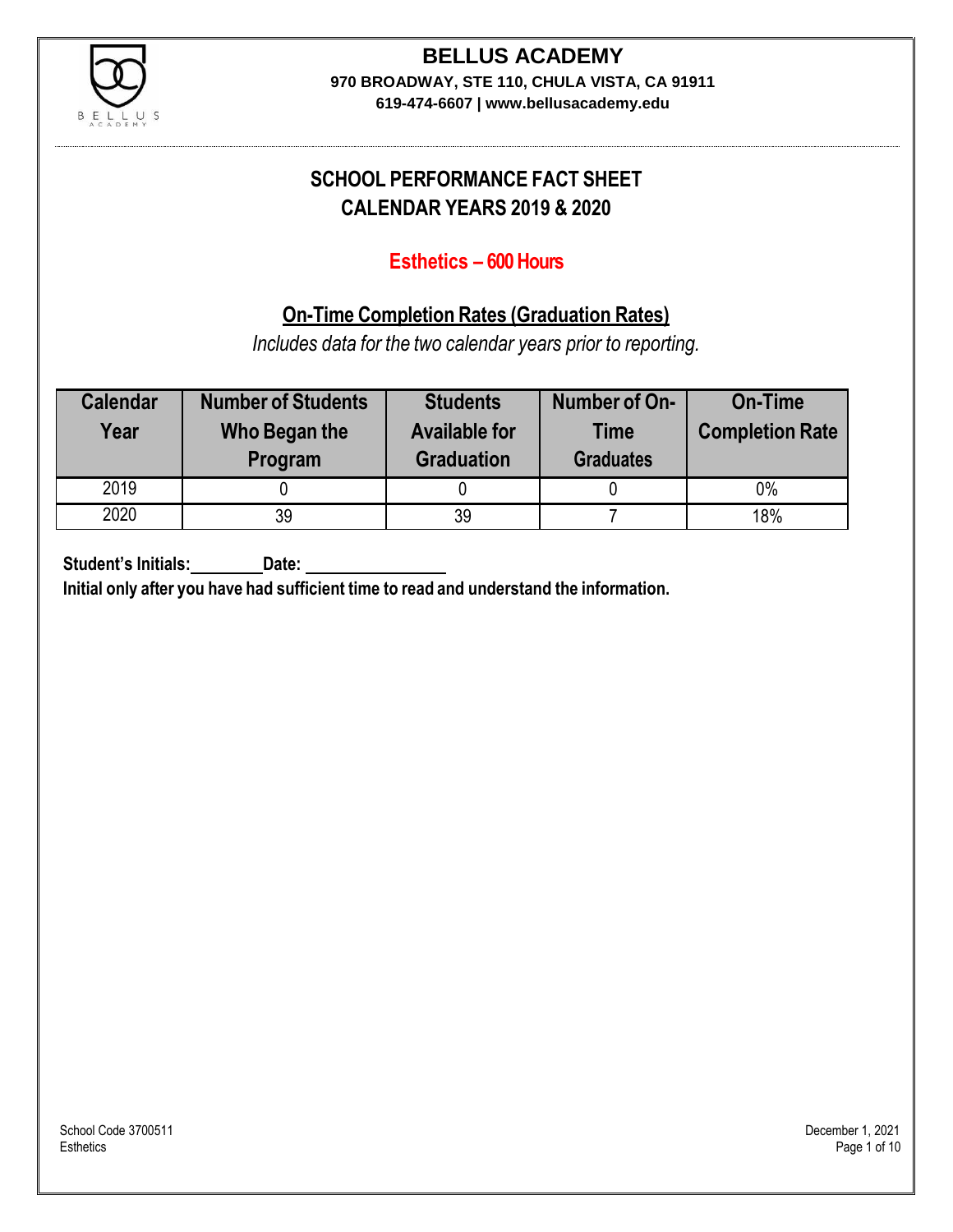

#### **Job Placement Rates** *(includes data for the two calendar years prior to reporting)*

| <b>Calendar</b> | <b>Number of</b>                                  | Number of        | <b>Graduates</b>                          | <b>Graduates</b>                | <b>Placement Rate %</b>                |
|-----------------|---------------------------------------------------|------------------|-------------------------------------------|---------------------------------|----------------------------------------|
| Year            | <b>Students</b><br>Who<br><b>Began</b><br>Program | <b>Graduates</b> | <b>Available for</b><br><b>Employment</b> | Employed in the<br><b>Field</b> | <b>Employed in the</b><br><b>Field</b> |
|                 |                                                   |                  |                                           |                                 |                                        |
| 2019            |                                                   |                  |                                           |                                 | $0\%$                                  |
| 2020            | 39                                                | 29               | 29                                        |                                 | 3%                                     |

You may obtain from the institution a list of the employment positions determined to be in the field for which a student received education and training by contacting the Admissions Representative at this institution.

#### **Gainfully Employed Categories** *(includes data for the two calendar years prior to reporting)*

| <b>Calendar Year</b> | <b>Graduate Employed</b><br>in the Field<br>20-29 Hours Per<br><b>Week</b> | <b>Graduates Employed in the</b><br><b>Field at Least 30 Hours Per</b><br><b>Week</b> | <b>Total Graduates</b><br><b>Employed in the</b><br><b>Field</b> |
|----------------------|----------------------------------------------------------------------------|---------------------------------------------------------------------------------------|------------------------------------------------------------------|
| 2019                 |                                                                            |                                                                                       |                                                                  |
| 2020                 |                                                                            |                                                                                       |                                                                  |

## **Part-Time vs. Full-Time Employment**

### **Single Position vs. Concurrent Aggregated Position**

| <b>Calendar Year</b> | <b>Graduates</b><br><b>Employed in the</b><br><b>Field in a Single</b><br><b>Position</b> | Graduates Employed in the<br><b>Field in Concurrent</b><br><b>Aggregated Positions</b> | <b>Total Graduates</b><br><b>Employed in the</b><br><b>Field</b> |
|----------------------|-------------------------------------------------------------------------------------------|----------------------------------------------------------------------------------------|------------------------------------------------------------------|
| 2019                 |                                                                                           |                                                                                        |                                                                  |
| 2020                 |                                                                                           |                                                                                        |                                                                  |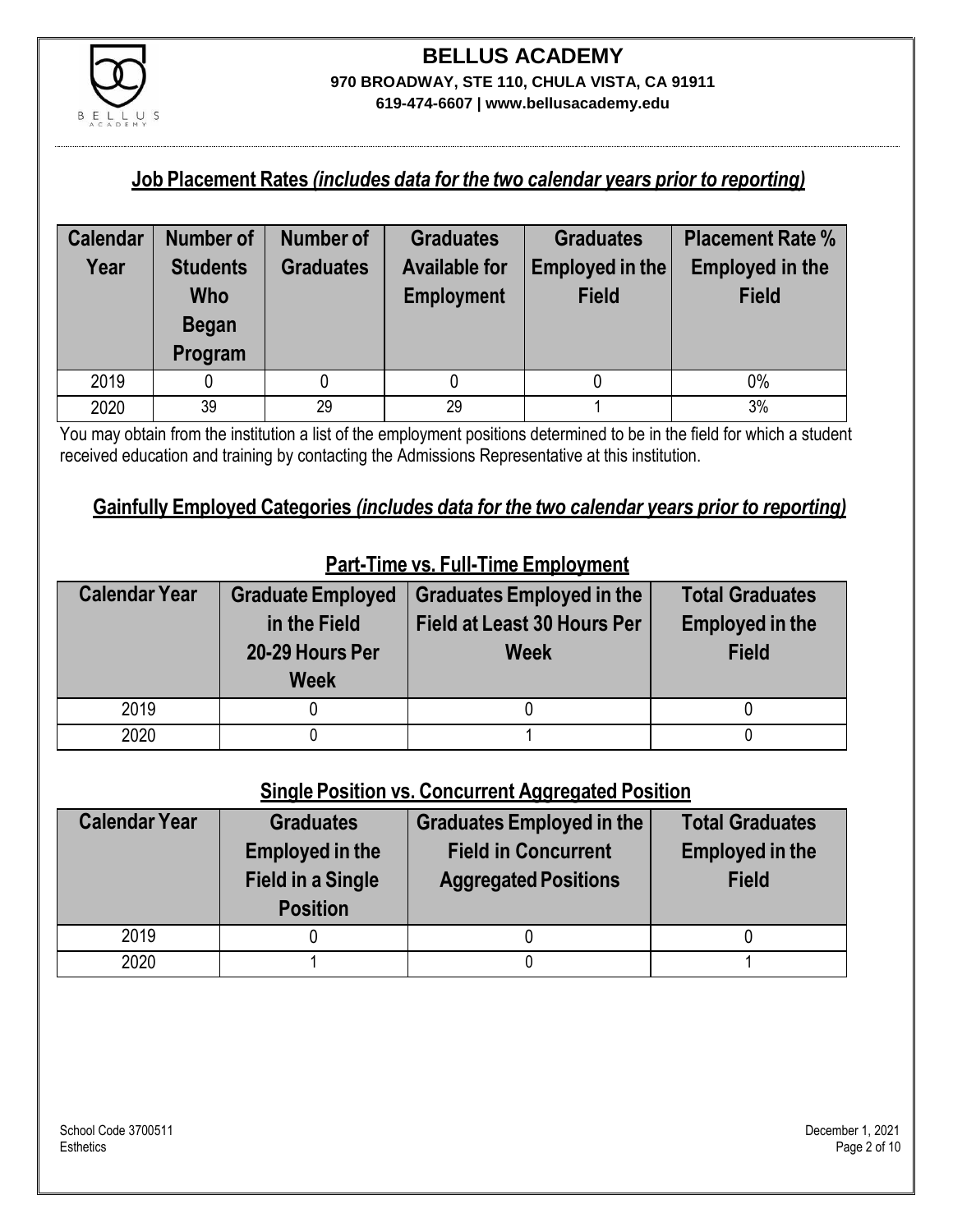

# **BELLUS ACADEMY 970 BROADWAY, STE 110, CHULA VISTA, CA 91911**

**619-474-6607 | www.bellusacademy.edu**

### **Self-Employed / Freelance Positions**

| <b>Calendar Year</b> | <b>Graduates Employed who are Self-</b> | <b>Total Graduates</b>       |
|----------------------|-----------------------------------------|------------------------------|
|                      | <b>Employed or Working Freelance</b>    | <b>Employed in the Field</b> |
| 2019                 |                                         |                              |
| 2020                 |                                         |                              |

### **InstitutionalEmployment**

| <b>Calendar Year</b> | <b>Graduates Employed in the Field who are</b><br><b>Employed by the Institution, an Employer</b><br>Owned by the Institution, or an Employer<br>who Shares Ownership with the<br>Institution. | <b>Total Graduates</b><br><b>Employed in the Field</b> |
|----------------------|------------------------------------------------------------------------------------------------------------------------------------------------------------------------------------------------|--------------------------------------------------------|
| 2019                 |                                                                                                                                                                                                |                                                        |
| 2020                 |                                                                                                                                                                                                |                                                        |

**Student's Initials:** Date:

**Initial only after you have had sufficient time to read and understand the information.**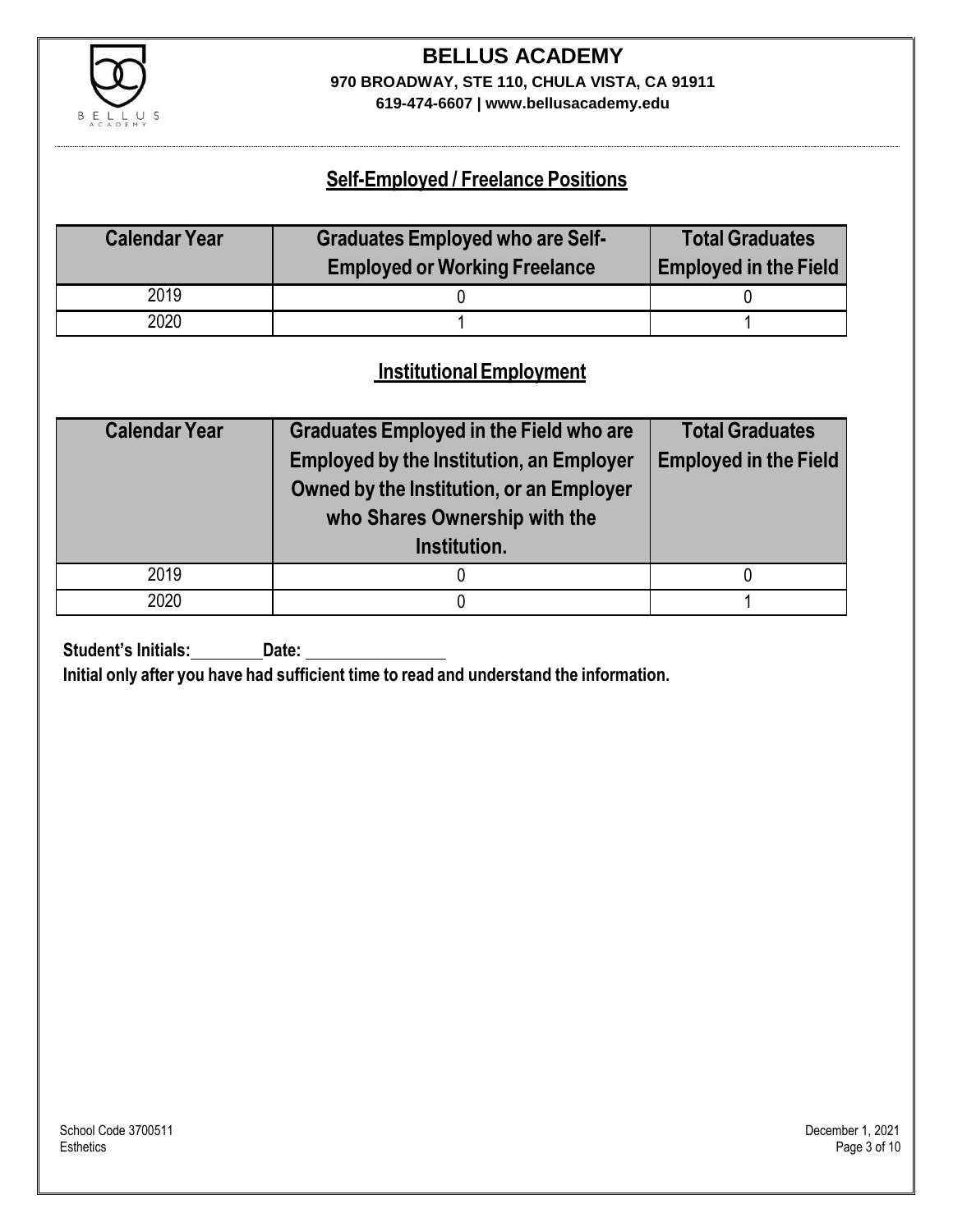

### **License Examination Passage Rates** *(includes data for the two calendar years prior to reporting)*

| <b>Calendar</b><br>Year | Number of<br><b>Graduates in</b><br><b>Calendar Year</b> | Number of<br><b>Graduates</b><br><b>Taking Exam</b> | <b>Who</b><br><b>Number</b><br><b>First</b><br><b>Passed</b><br><b>Available Exam</b><br>Exam | Number Who<br><b>Failed First</b><br><b>Available</b><br>Exam | <b>Passage</b><br><b>Rate</b> |
|-------------------------|----------------------------------------------------------|-----------------------------------------------------|-----------------------------------------------------------------------------------------------|---------------------------------------------------------------|-------------------------------|
| 2019                    |                                                          |                                                     |                                                                                               |                                                               | 0%                            |
| 2020                    | 29                                                       | 19                                                  | 14                                                                                            | 5                                                             | 73%                           |

Licensure examination passage data is not available from the state agency administering the examination. We are unable to collect data from 0 graduates.

**Student's Initials: Date: Initial only after you have had sufficient time to read and understand the information.**

School Code 3700511 December 1, 2021<br>Esthetics **Example 2002** December 1, 2021 Esthetics Page 4 of 10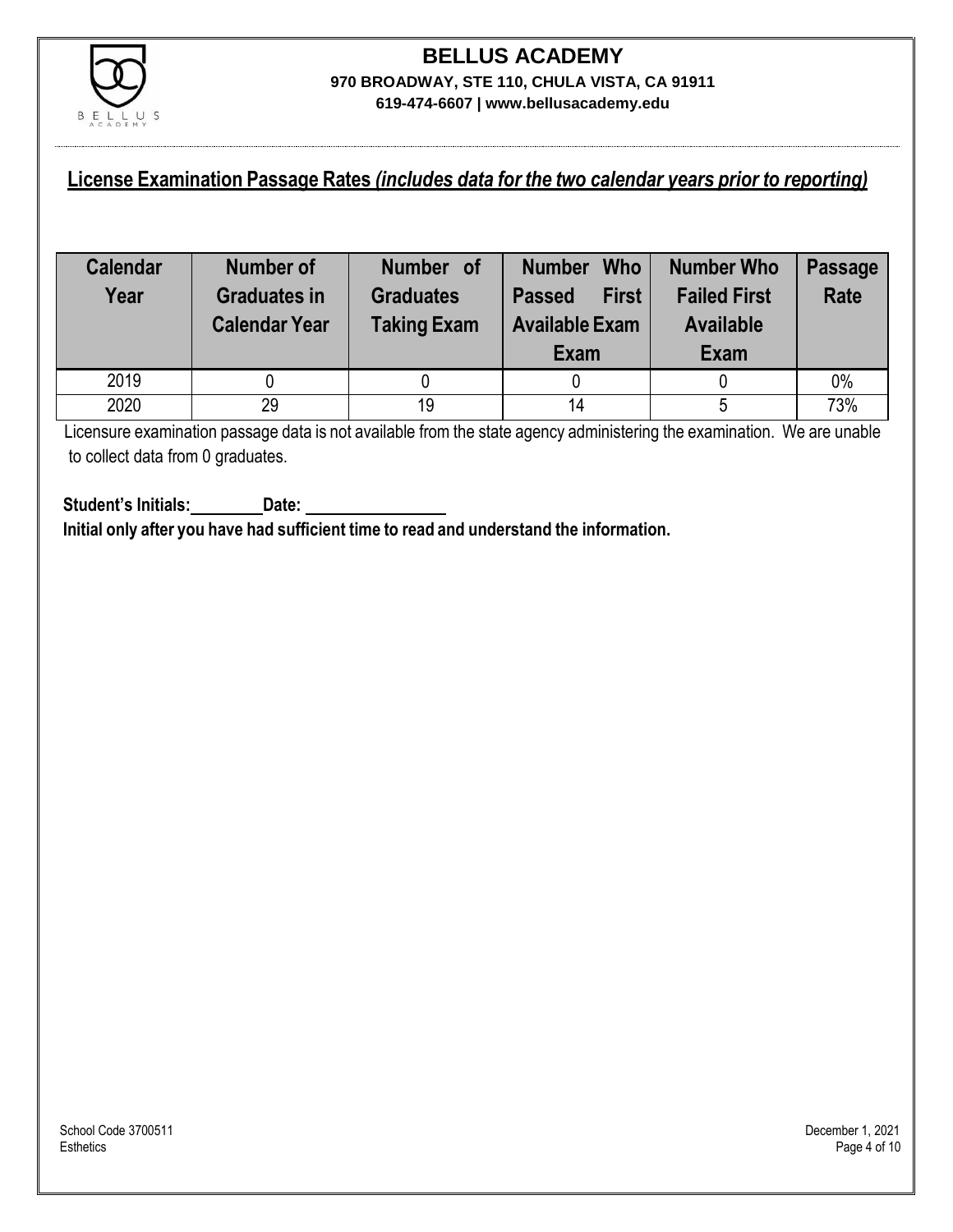

### **Salary and Wage Information** *(includes data for the two calendar years prior to reporting)*

#### **Annual salary and wages reported for graduates employed in the field.**

| <b>Calendar</b> | <b>Graduates</b>     | <b>Graduates</b>   |                   |                                                  | $ $20,001 $ \$35,001 $ $40,001 $ \$45,001 No Salary |
|-----------------|----------------------|--------------------|-------------------|--------------------------------------------------|-----------------------------------------------------|
| Year            | <b>Available for</b> | <b>Employed in</b> |                   |                                                  | <b>Information</b>                                  |
|                 | <b>Employment</b>    | <b>Field</b>       | \$25,000 \$40,000 | $\left  \frac{1}{2}$ \$45,000 $\right $ \$50,000 | <b>Reported</b>                                     |
| 2019            |                      |                    |                   |                                                  |                                                     |
| 2020            | 29                   |                    |                   |                                                  |                                                     |

A list of sources used to substantiate salary disclosures is available from the school. Wage and salary data was gathered using the following data: Graduate Employment verification. Additional wage and salary information may be found on the Bureau of Labor Statistics O\*Net websites for each discipline at:

**Esthetics** 

[https://www.careeronestop.org/Toolkit/Careers/Occupations/occupation](https://www.careeronestop.org/Toolkit/Careers/Occupations/occupation-profile.aspx?keyword=Skincare%20Specialists&onetcode=39509400&location=California)[profile.aspx?keyword=Skincare%20Specialists&onetcode=39509400&location=California](https://www.careeronestop.org/Toolkit/Careers/Occupations/occupation-profile.aspx?keyword=Skincare%20Specialists&onetcode=39509400&location=California)

**Student's Initials: Date:**

**Initial only after you have had sufficient time to read and understand the information.**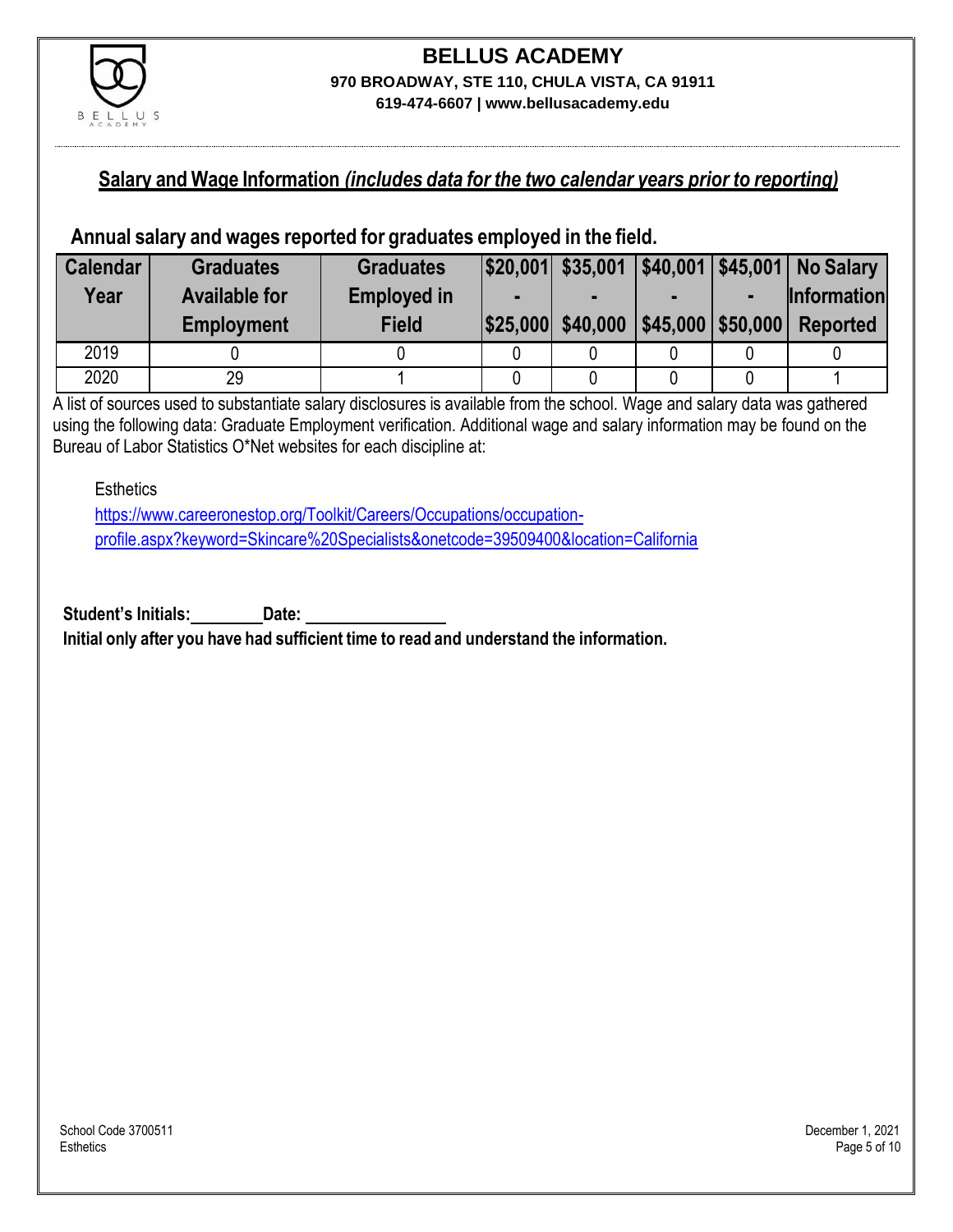

## **Cost of Educational Program**

Total charges for the program for students completing on time in 2019: **\$10,279**. Total charges may be higher for students that do not complete on time.

Total charges for the program for students completing on time in 2020: **\$10,633.** Total charges may be higher for students that do not complete on time.

**Student's Initials: Date: Initial only after you have had sufficient time to read and understand the information.**

### **Federal Student Loan Debt**

| <b>Calendar</b><br>Year(s) | Most recent three<br>year cohort default<br>rate, as reported by<br>the United State<br><b>Department of</b><br>Education. <sup>1</sup> | The percentage of<br>enrolled students<br>receiving federal<br>student loans to<br>pay for this<br>program. | The percentage of<br>graduates who<br>took out federal<br>student loans to<br>pay for this<br>program. | The average amount of<br>federal student loan<br>debt of graduates who<br>took out federal<br>student loans atthis<br>institution. |
|----------------------------|-----------------------------------------------------------------------------------------------------------------------------------------|-------------------------------------------------------------------------------------------------------------|--------------------------------------------------------------------------------------------------------|------------------------------------------------------------------------------------------------------------------------------------|
| 2019                       |                                                                                                                                         | $0\%$                                                                                                       | $0\%$                                                                                                  | \$5.403                                                                                                                            |
| 2020                       | 6.9                                                                                                                                     | 77.88%                                                                                                      | 78.57%                                                                                                 | \$4,090                                                                                                                            |

<sup>1</sup>The percentage of students who defaulted on their federal student loans is called the Cohort Default Rate (CDR). It shows the percentage of this school's students who were more than 270 days (9 months) behind on their federal student loans within three years of when the first payment was due. This is the most recent CDR reported by the U.S. Department of Education.

**Student's Initials: Date: Initial only after you have had sufficient time to read and understand the information.**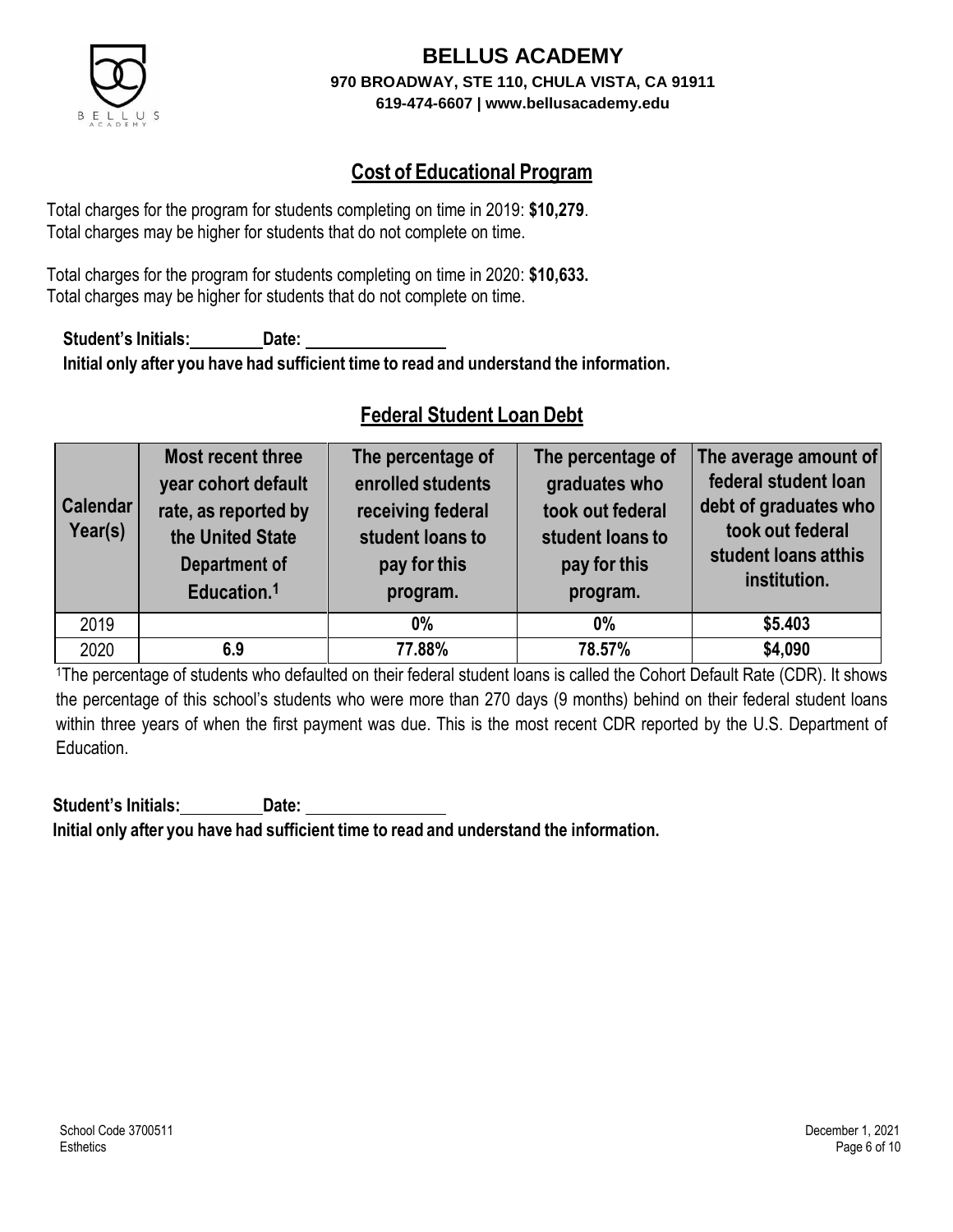

This fact sheet is filed with the Bureau for Private Postsecondary Education. Regardless of any information you may have relating to completion rates, placement rates, starting salaries, or license exam passage rates, this fact sheet contains the information as calculated pursuant to state law.

Any questions a student may have regarding this fact sheet that have not been satisfactorily answered by the institution may be directed to the Bureau for Private Postsecondary Education at 1747 N. Market Blvd, Suite 225, Sacramento, CA 95834, [www.bppe.ca.gov,](http://www.bppe.ca.gov/) toll-free telephone number (888) 370-7589 or by fax (916) 263-1897.

Student Name – Print

Student Signature Date

School Official Date Date Date Date Date Date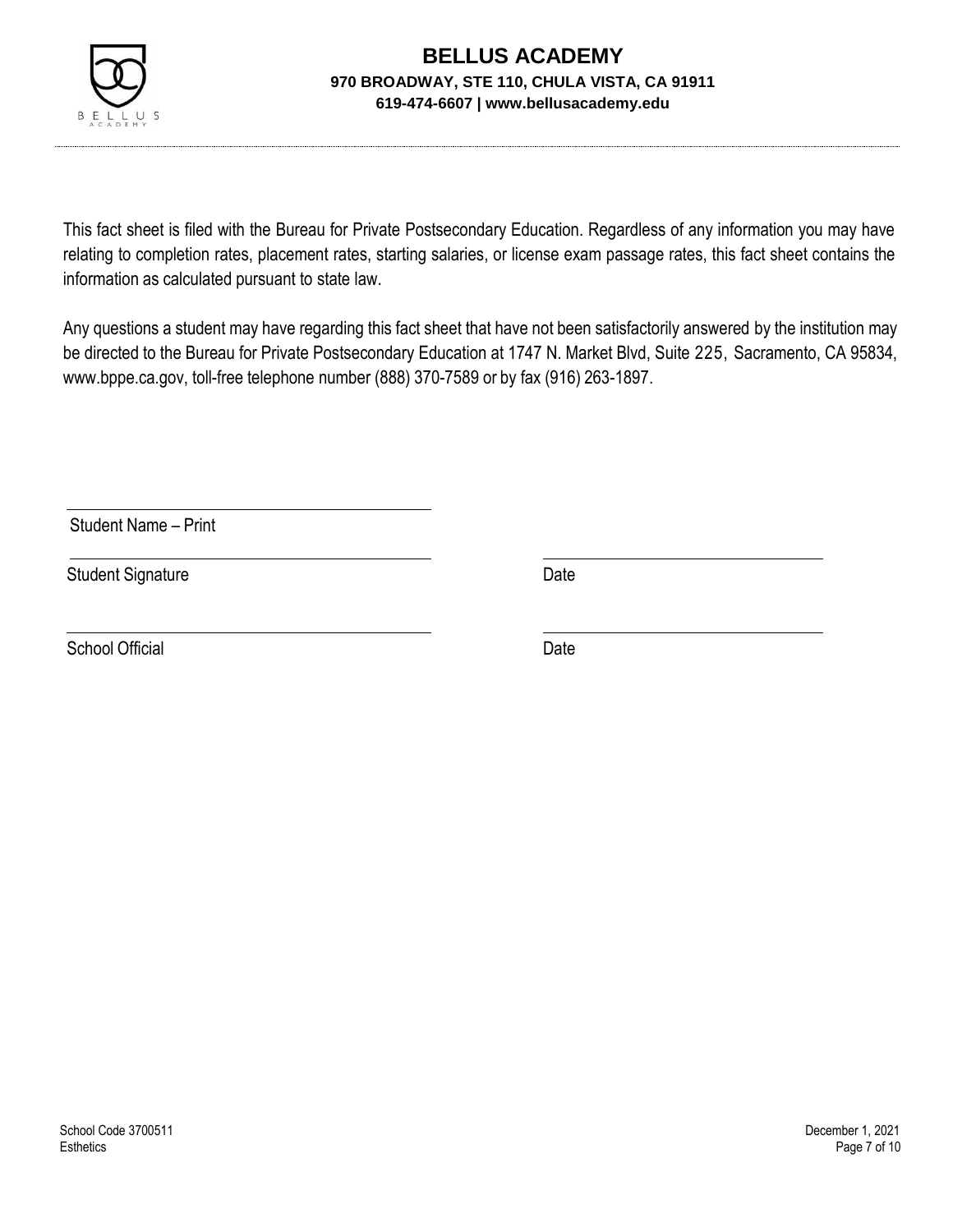

This program is new. Therefore, the number of students who graduate, the number of students who are placed, or the starting salary you can earn after finishing the educational program are unknown at the time. Information regarding general salary and placement statistics may be available from government sources or from the institution but is not equivalent to actual performance data. This program was approved by the bureau on 01/28/2020. As of 12/01/2022, two full years of data for this program will be available.

## **Definitions**

- "Number of Students Who Began the Program" means the number of students who began a program who were scheduled to complete the program within 100% of the published program length within the reporting calendar year and excludes all students who cancelled during the cancellation period.
- "Students Available for Graduation" is the number of students who began the program minus the number of students who have died, been incarcerated, or been called to active military duty.
- "Number of On-time Graduates" is the number of students who completed the program within 100% of the published program length within the reporting calendar year.
- "On-time Completion Rate" is the number of on-time graduates divided by the number of students available for graduation.
- "150% Graduates" is the number of students who completed the program within 150% of the program length (includes on-time graduates).
- "150% Completion Rate" is the number of students who completed the program in the reported calendar year within 150% of the published program length, including on-time graduates, divided by the number of students available for graduation.
- "Graduates Available for Employment" means the number of graduates minus the number of graduates unavailable for employment.
- "Graduates Unavailable for Employment" means the graduates who, after graduation, die, become incarcerated, are called to active military duty, are international students that leave the United States or do not have a visa allowing employment in the United States, or are continuing their education in an accredited or bureau-approved postsecondary institution.
- "Graduates Employed in the Field" means graduates who beginning within six months after a student completes the applicable educational program are gainfully employed, whose employment has been reported, and for whom the institution has documented verification of employment. For occupations for which the state requires passing an examination, the six months period begins after the announcement of the examination results for the first examination available after a student completes an applicable educational program.
- "Placement Rate Employed in the Field" is calculated by dividing the number of graduates gainfully employed in the field by the number of graduates available for employment.
- "Number of Graduates Taking Exam" is the number of graduates who took the first available exam in the reported calendar year.

School Code 3700511 December 1, 2021 Esthetics Page 8 of 10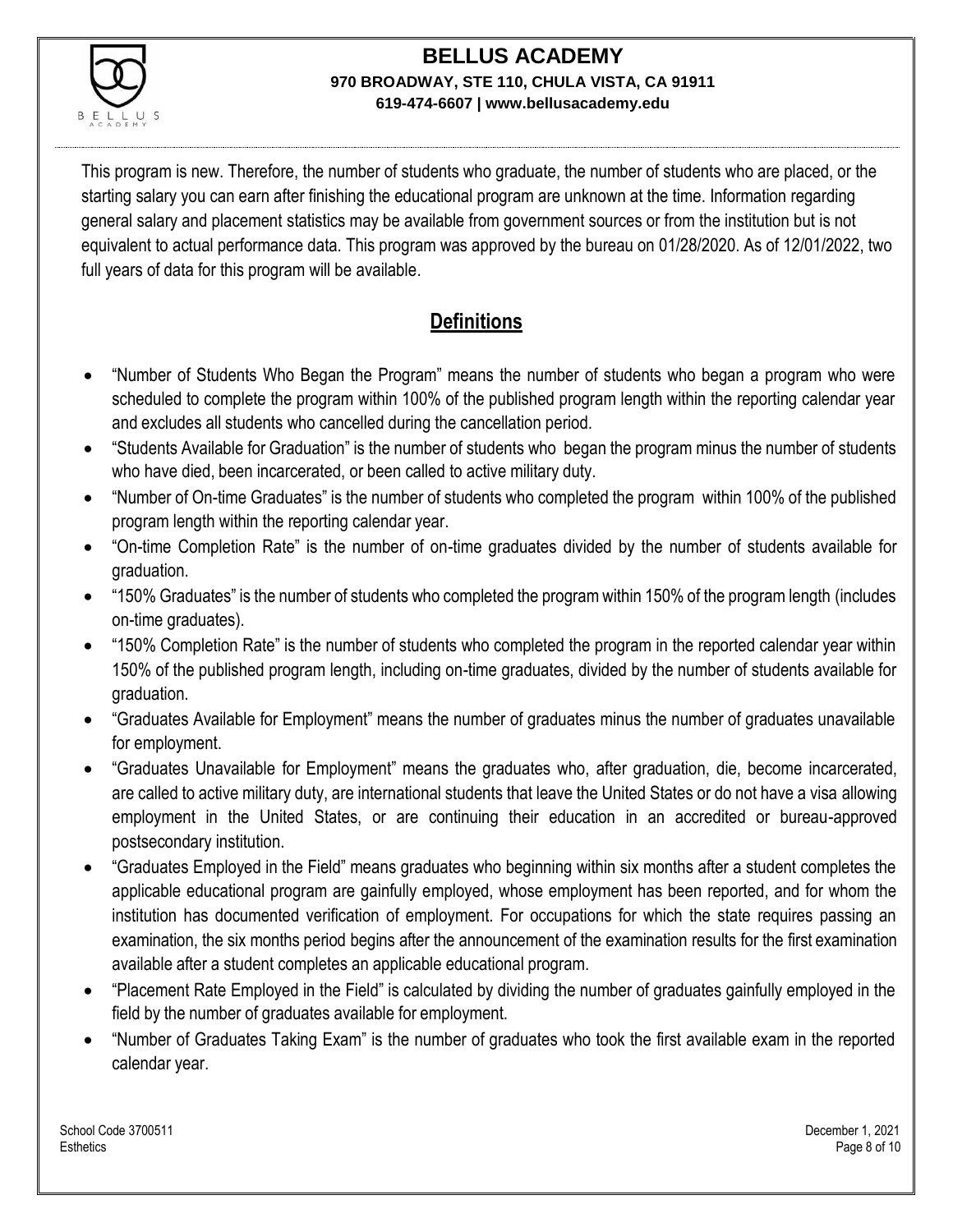

- "First Available Exam Date" is the date for the first available exam after a student completed a program.
- "Passage Rate" is calculated by dividing the number of graduates who passed the exam by the number of graduates who took the reported licensing exam.
- "Number Who Passed First Available Exam" is the number of graduates who took and passed the first available licensing exam after completing the program.
- "Salary" is as reported by graduate or graduate's employer.
- "No Salary Information Reported" is the number of graduates for whom, after making reasonable attempts, the school was not able to obtain salary information.